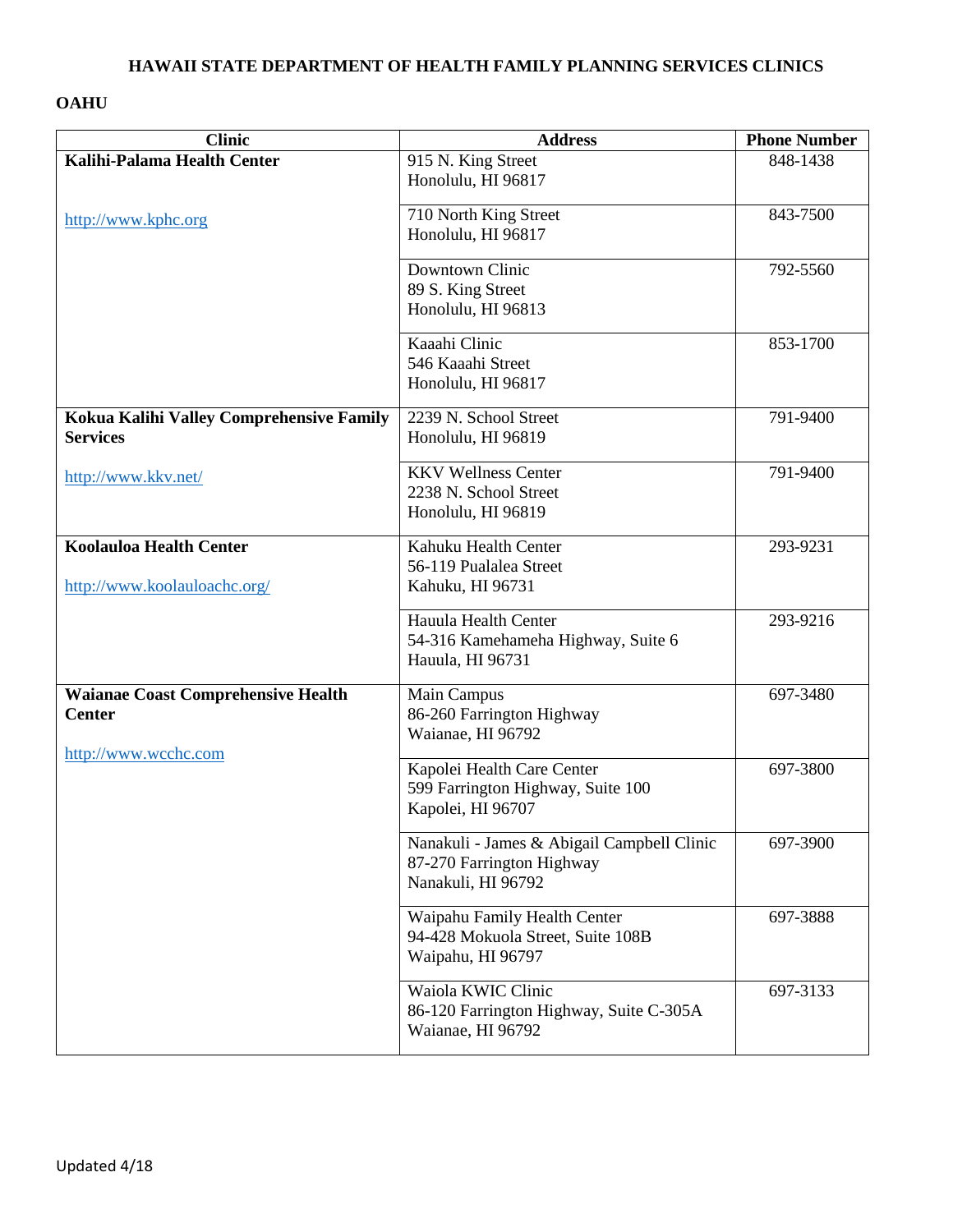## **HAWAII STATE DEPARTMENT OF HEALTH FAMILY PLANNING SERVICES CLINICS**

# **HAWAII (Big Island)**

| <b>Clinic</b>                                                                      | <b>Address</b>                                                                                              | <b>Phone Number</b> |
|------------------------------------------------------------------------------------|-------------------------------------------------------------------------------------------------------------|---------------------|
| <b>Bay Clinic</b><br>http://www.bayclinic.org/                                     | Hilo Family Health Center<br>1178 Kinoole Street, Building B<br>Hilo, HI 96720                              | 969-1427            |
|                                                                                    | Hilo Women's Health Center<br>73 Puuhonu Place, Suite 204<br>Hilo, HI 96720                                 | 333-3500            |
|                                                                                    | Kau Family Health Center<br>95-5583 Mamalahoa Highway<br>Naalehu, HI 96772                                  | 929-7311            |
|                                                                                    | Keaau Family Health Center<br>16-192 Pili Mua Street<br>Keaau, HI 96749                                     | 930-0400            |
|                                                                                    | Pahoa Family Health Center<br>15-2866 Pahoa Village Road<br>Building C, Suite A<br>Pahoa, HI 96778          | 965-9711            |
|                                                                                    | Pahoa Women and Children's Health Center<br>15-2866 Pahoa Village Road, Bldg. F, Suite A<br>Pahoa, HI 96778 | 965-3038            |
| Hamakua Health Center<br>http://www.hamakua-health.org/                            | Hamakua Clinic - Honokaa<br>45-549 Plumeria Street<br>Honokaa, HI 96727                                     | 775-7204            |
|                                                                                    | Kohala Clinic - Kapaau<br>53-3925 Akoni Pule Highway<br>Kapaau, HI 96755                                    | 889-6236            |
| <b>University of Hawaii - Hilo</b><br>http://hilo.hawaii.edu/studentaffairs/health | <b>Student Medical Services</b><br>Campus Center, Room 212<br>200 West Kawili Street<br>Hilo, HI 96720      | 932-7369            |